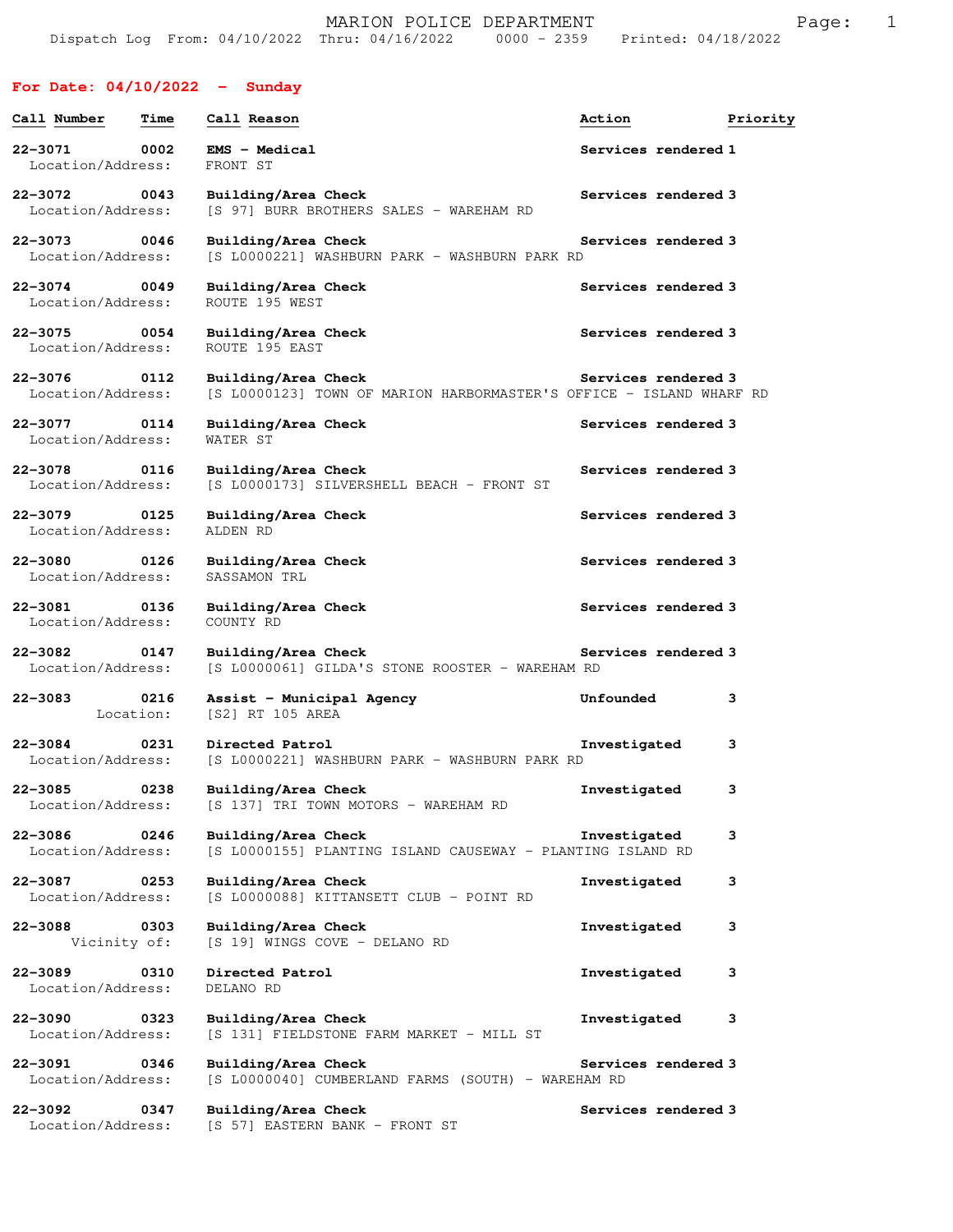|                                   |      | Dispatch Log From: 04/10/2022 Thru: 04/16/2022<br>$0000 - 2359$                  | Printed: 04/18/2022            |              |
|-----------------------------------|------|----------------------------------------------------------------------------------|--------------------------------|--------------|
| 22-3093 0441<br>Location/Address: |      | Directed Patrol<br>COTTAGE ST                                                    | Investigated<br>3              |              |
| 22-3094 0454<br>Location/Address: |      | Building/Area Check<br>[S L0000173] SILVERSHELL BEACH - FRONT ST                 | Investigated<br>3              |              |
| $22 - 3095$<br>Location/Address:  | 0515 | Directed Patrol<br><b>BARROS DR</b>                                              | Services rendered 3            |              |
| $22 - 3096$<br>Location/Address:  | 0547 | Building/Area Check<br>[S 125] BLUE HAIR SALON - WAREHAM RD                      | Services rendered 3            |              |
| 22-3097                           | 1107 | Health/Welfare                                                                   | Removed to hospital            | 3            |
| Location/Address:                 |      | [S 188] MARY ROSS - DORAN WAY                                                    |                                |              |
| $22 - 3098$<br>Location/Address:  | 1112 | Motor Vehicle Stop<br>COUNTY RD                                                  | Verbal warning<br>$\mathbf{2}$ |              |
| $22 - 3099$                       | 1235 | <b>EMS - Medical</b>                                                             | No service necessary           | $\mathbf{1}$ |
| Location/Address:                 |      | LADY SLIPPER LN                                                                  |                                |              |
| 22-3100                           | 1350 | $Fire - Brush/Grass$                                                             | No service necessary           | 1            |
| Location/Address:                 |      | DEER RUN                                                                         |                                |              |
| 22-3101                           | 1358 | $9-1-1$ Call - Abandoned                                                         | No service necessary           | $\mathbf{2}$ |
| Location/Address:                 |      | [S B292] SIPPICAN LONG TERM HEALTH CARE - MILL ST                                |                                |              |
| 22-3102<br>Location/Address:      | 1437 | Motor Vehicle Stop<br>[S L0000155] PLANTING ISLAND CAUSEWAY - PLANTING ISLAND RD | Verbal warning<br>$\mathbf{2}$ |              |
| $22 - 3103$<br>Location/Address:  | 1537 | General Service<br>FRONT ST + ICHABOD LN                                         | Services rendered 3            |              |
| $22 - 3104$<br>Location/Address:  | 1734 | Building/Area Check<br>COUNTY RD                                                 | Services rendered 3            |              |
| $22 - 3105$<br>Location/Address:  | 1758 | Building/Area Check<br>DELANO RD                                                 | Services rendered 3            |              |
| 22-3106<br>Location/Address:      | 1801 | Motor Vehicle Stop<br>REZENDES TER                                               | Verbal warning<br>2            |              |
| 22-3107                           | 2222 | 911 Call - Accidental                                                            | Accidental/defective alarm 2   |              |
| Location/Address:                 |      | [S B292] SIPPICAN LONG TERM HEALTH CARE - MILL ST                                |                                |              |
| 22-3108<br>Location/Address:      | 2310 | Building/Area Check<br>[S L0000221] WASHBURN PARK - WASHBURN PARK RD             | Services rendered 3            |              |
| For Date: $04/11/2022 -$ Monday   |      |                                                                                  |                                |              |
| 22-3109                           | 0045 | Fire - Alarm                                                                     | Accidental/defective alarm 1   |              |
| Location/Address:                 |      | MAIN ST                                                                          |                                |              |
| 22-3110<br>Location/Address:      | 0104 | Directed Patrol<br>[S L0000151] OLD LANDING WHARF - FRONT ST                     | Services rendered 3            |              |
| $22 - 3111$<br>Location/Address:  | 0106 | Building/Area Check<br>MILL ST + PARLOWTOWN RD                                   | Services rendered 3            |              |
| $22 - 3112$<br>Location/Address:  | 0112 | Building/Area Check<br>[S L0000061] GILDA'S STONE ROOSTER - WAREHAM RD           | Investigated<br>3              |              |

MARION POLICE DEPARTMENT Fage: 2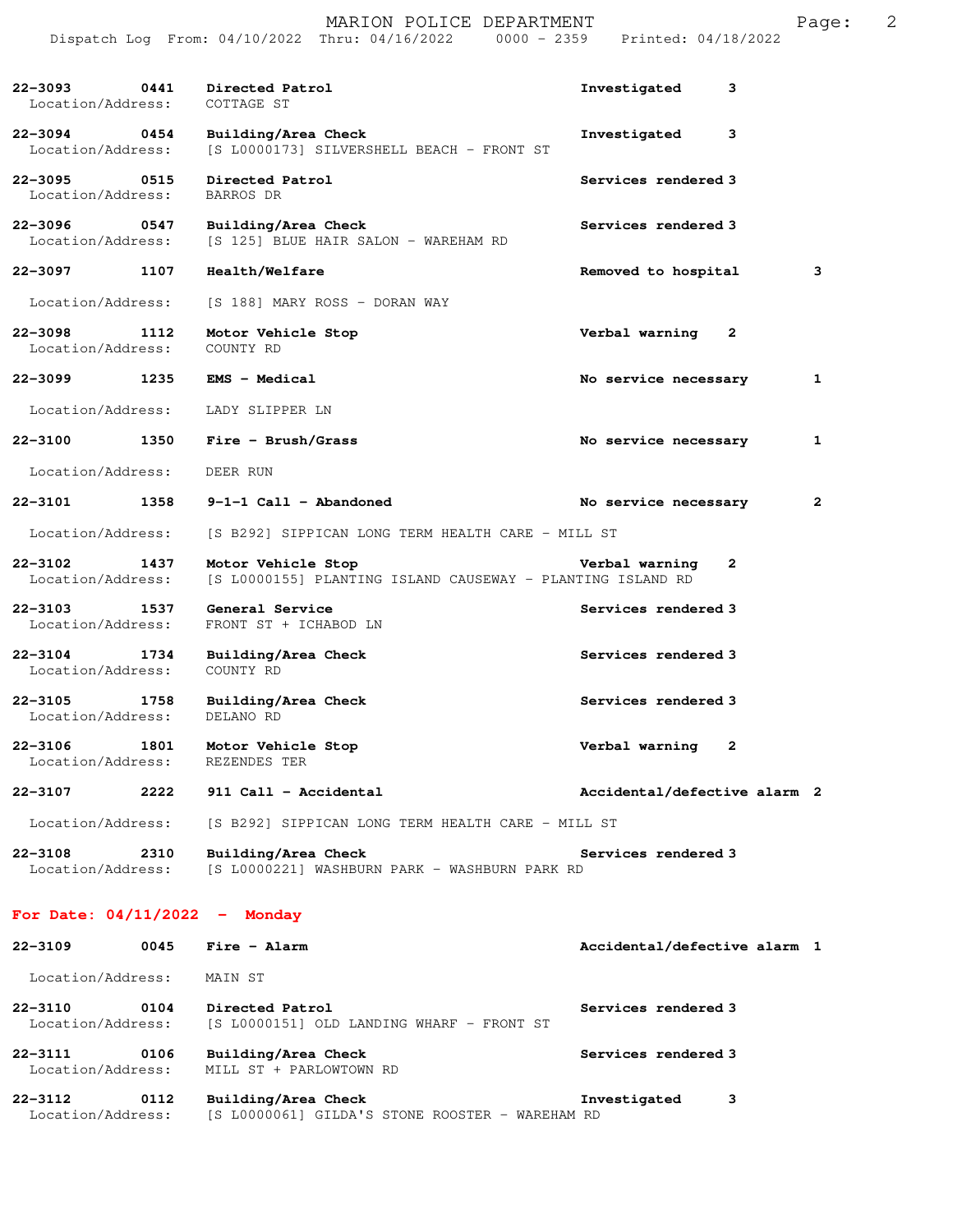|                                   |                      | MARION POLICE DEPARTMENT<br>Dispatch Log From: 04/10/2022 Thru: 04/16/2022 0000 - 2359 Printed: 04/18/2022 |                           | Page: | 3 |
|-----------------------------------|----------------------|------------------------------------------------------------------------------------------------------------|---------------------------|-------|---|
| 22-3113                           | 0125                 | <b>EMS - Medical</b>                                                                                       | Removed to hospital       | 1     |   |
| Location/Address:                 |                      | [S B292] SIPPICAN LONG TERM HEALTH CARE - MILL ST                                                          |                           |       |   |
| 22-3114 0143<br>Location/Address: |                      | Building/Area Check<br>$[S L0000074]$ HILLER DODGE - MILL ST                                               | Services rendered 3       |       |   |
| 22-3115 0144<br>Location/Address: |                      | Directed Patrol<br>FIELD STONE LN                                                                          | Services rendered 3       |       |   |
| 22-3116 0158<br>Location/Address: |                      | Building/Area Check<br>[S L0000007] ANSEL GURNEY HOUSE - COUNTY RD                                         | Services rendered 3       |       |   |
| 22-3117 0158<br>Location/Address: |                      | Building/Area Check<br>PLANTING ISLAND RD                                                                  | Investigated<br>3         |       |   |
| 22-3118 0205<br>Location/Address: |                      | Building/Area Check<br>[S L0000088] KITTANSETT CLUB - POINT RD                                             | 3<br>Investigated         |       |   |
| 22-3119                           | 0215<br>Vicinity of: | Building/Area Check<br>WINGS COVE - DELANO RD                                                              | Services rendered 3       |       |   |
| 22-3120<br>Location/Address:      | $\overline{0}$ 0300  | Building/Area Check<br>[S L0000114] TOWN OF MARION DEPARTMENT OF PUBLIC WORKS - MILL ST                    | Services rendered 3       |       |   |
| 22-3121 0345<br>Location/Address: |                      | Building/Area Check<br>[S L0000221] WASHBURN PARK - WASHBURN PARK RD                                       | Investigated<br>3         |       |   |
| 22-3122 0403<br>Location/Address: |                      | Building/Area Check<br>[S 125] BLUE HAIR SALON - WAREHAM RD                                                | Services rendered 3       |       |   |
| $22 - 3123$<br>Location/Address:  | $\sim$ 0432          | Building/Area Check<br>[S L0000151] OLD LANDING WHARF - FRONT ST                                           | Services rendered 3       |       |   |
| $22 - 3124$<br>Location/Address:  | 0500                 | Building/Area Check<br>[S L0000054] TOWN OF MARION EVERGREEN CEMETERY - MILL ST                            | Investigated<br>3         |       |   |
| $22 - 3125$<br>Location/Address:  | 0531                 | Building/Area Check<br>COUNTY RD                                                                           | Services rendered 3       |       |   |
| 22-3126                           | 0705                 | EMS - Medical                                                                                              | Referred to other agency  | 1     |   |
| Location/Address:                 |                      | [S L0000221] WASHBURN PARK - WASHBURN PARK RD                                                              |                           |       |   |
| 22-3127                           | 0824                 | EMS - Medical                                                                                              | Removed to hospital       | 1     |   |
| Location/Address:                 |                      | [S B293] MARCONI VILLAGE - MILL ST                                                                         |                           |       |   |
| 22-3128<br>Location/Address:      | 0831                 | Officer Wanted<br>[S 81] DEPINA LANDING - RIVER RD                                                         | Unfounded<br>$\mathbf{2}$ |       |   |
| $22 - 3129$<br>Location/Address:  | 0909                 | Directed Patrol<br>COUNTY RD                                                                               | Investigated<br>3         |       |   |
| 22-3130<br>Location/Address:      | 0921                 | Officer Wanted<br>WAREHAM RD                                                                               | Report assigned 2         |       |   |
| 22-3131<br>Location/Address:      | 1001                 | General Offense<br>WAREHAM RD                                                                              | Services rendered 2       |       |   |
| 22-3132<br>Location/Address:      | 1141                 | <b>EMS - Medical</b><br>JENNEY LN                                                                          | Services rendered 1       |       |   |
| 22-3133<br>Location/Address:      | 1213                 | Suspicious Activity<br>[S 183] DANIELLE FRANCIS - SOUTH ST                                                 | Investigated<br>2         |       |   |
| 22-3134<br>Location/Address:      | 1350                 | Suspicious Person<br>[S L0000010] BARDEN'S BOAT YARD - ISLAND WHARF RD                                     | Services rendered 2       |       |   |
| 22-3135                           | 1429                 | Building/Area Check                                                                                        | Investigated<br>3         |       |   |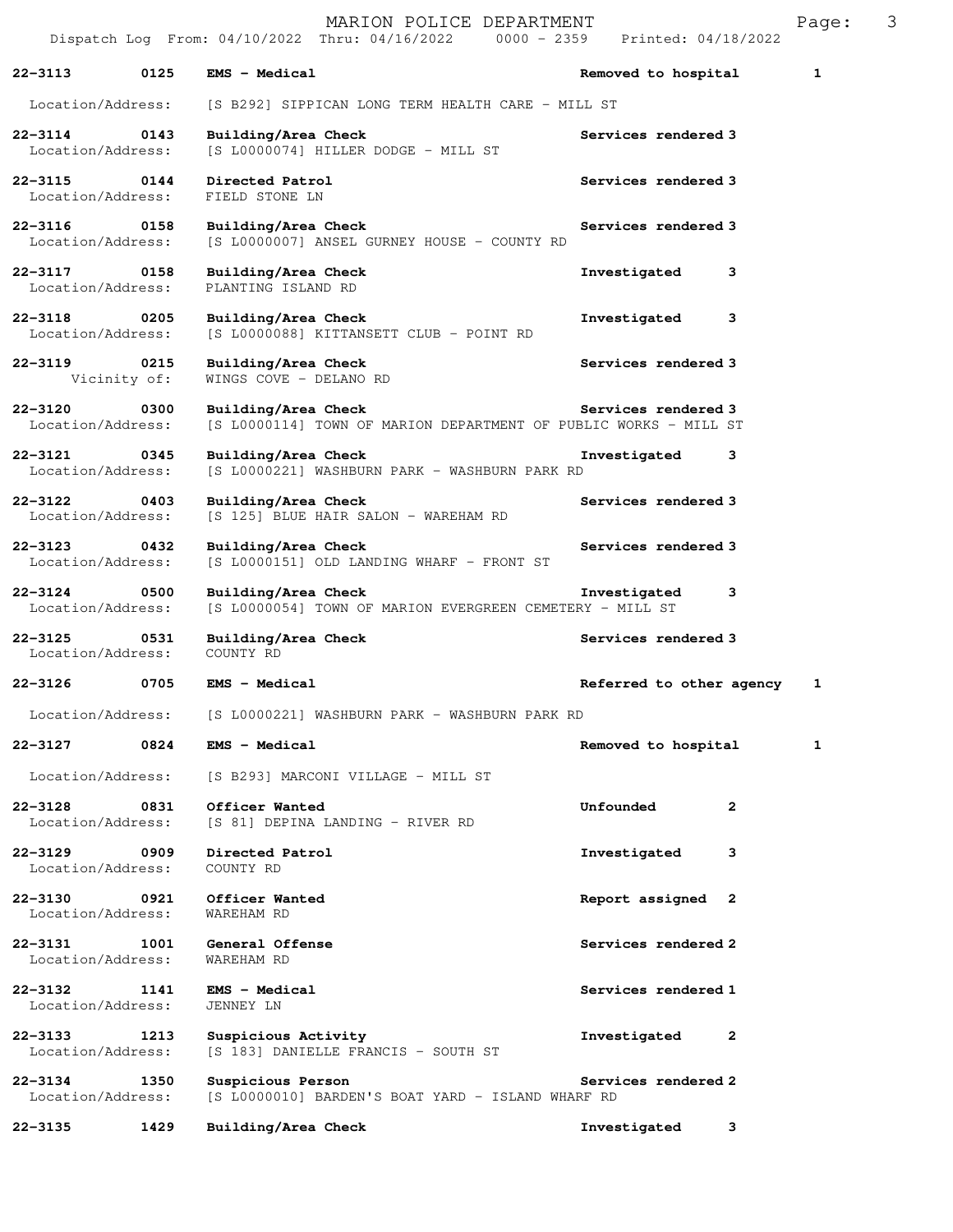|                                          |      | MARION POLICE DEPARTMENT<br>Dispatch Log From: 04/10/2022 Thru: 04/16/2022 0000 - 2359 Printed: 04/18/2022 |                                | Page:          | 4 |
|------------------------------------------|------|------------------------------------------------------------------------------------------------------------|--------------------------------|----------------|---|
|                                          |      |                                                                                                            |                                |                |   |
| Location/Address:                        |      | [S 118] MARION VILLAGE ESTATES - VILLAGE DR                                                                |                                |                |   |
| $22 - 3136$<br>1435<br>Location/Address: |      | Building/Area Check<br>[S L0000128] MARION SOCIAL CLUB - PUMPING STATION RD                                | Investigated<br>3              |                |   |
| 22-3137 1543                             |      | Motor Vehicle Complaint                                                                                    | Area search negative           | $\overline{2}$ |   |
| Location/Address:                        |      | DELANO RD                                                                                                  |                                |                |   |
| $22 - 3138$<br>1625<br>Location/Address: |      | Building/Area Check<br>COTTAGE LN                                                                          | Services rendered 3            |                |   |
| $22 - 3139$                              | 1734 | Assist/Other Police Department Area search negative                                                        |                                | $\mathbf{2}$   |   |
| Location/Address:                        |      | [S2] HEADING TOWARDS MATTAPOISETT RD - NEW BEDFORD RD                                                      |                                |                |   |
| 22–3140 1742<br>Location/Address:        |      | Motor Vehicle Stop<br>[S 137] TRI TOWN MOTORS - WAREHAM RD                                                 | Verbal warning<br>$\mathbf{2}$ |                |   |
| 22-3141 1821                             |      | Mental Health Assist                                                                                       | Removed to hospital            | $\mathbf{2}$   |   |
| Location/Address:                        |      | MILL ST                                                                                                    |                                |                |   |
| 22-3142 1849<br>Location/Address:        |      | Transport<br>FRONT ST + COTTAGE ST                                                                         | Services rendered 3            |                |   |
| $22 - 3143$ 2042<br>Location/Address:    |      | Fraud<br>PUMPING STATION RD                                                                                | Services rendered 3            |                |   |
| 22-3144 2107<br>Location/Address:        |      | Family Offense<br>COUNTY RD                                                                                | Peace restored<br>-2           |                |   |
| $22 - 3145$<br>2136<br>Location/Address: |      | Building/Area Check<br>[S L0000221] WASHBURN PARK - WASHBURN PARK RD                                       | Services rendered 3            |                |   |
| $22 - 3146$<br>2200<br>Location/Address: |      | Motor Vehicle Stop<br>[S 98] OVERPASS - ROUTE 105 AT ROUTE 195 - FRONT ST                                  | Verbal warning<br>2            |                |   |
| 22–3147 2209<br>Location/Address:        |      | Building/Area Check<br>[S 168] BOGS - MAGNOLLIA CRANBERRY - FRONT ST                                       | Services rendered 3            |                |   |
| 22-3148<br>Location/Address:             | 2243 | Building/Area Check<br>REZENDES TER                                                                        | Services rendered 3            |                |   |
| $22 - 3149$<br>Location/Address:         | 2324 | Building/Area Check<br>[S L0000173] SILVERSHELL BEACH - FRONT ST                                           | Services rendered 3            |                |   |
| 22-3150<br>Location/Address:             | 2333 | Suspicious Motor Vehicle<br>[S L0000040] CUMBERLAND FARMS (SOUTH) - WAREHAM RD                             | Investigated<br>$\mathbf{2}$   |                |   |
| For Date: $04/12/2022 -$ Tuesday         |      |                                                                                                            |                                |                |   |
| 22-3151<br>Location/Address:             | 0225 | Building/Area Check<br>[S L0000061] GILDA'S STONE ROOSTER - WAREHAM RD                                     | Services rendered 3            |                |   |
| $22 - 3152$<br>Location/Address:         | 0226 | Building/Area Check<br>[S 137] TRI TOWN MOTORS - WAREHAM RD                                                | Services rendered 3            |                |   |
| $22 - 3153$<br>Location/Address:         | 0230 | Building/Area Check<br>[S 151] ABINGTON BANK - FRONT ST                                                    | Services rendered 3            |                |   |
| 22-3154                                  | 0417 | Building/Area Check                                                                                        | Services rendered 3            |                |   |

Location/Address: [S L0000040] CUMBERLAND FARMS (SOUTH) - WAREHAM RD

**22-3155 0441 9-1-1 Call - Abandoned Investigated 2**  Location/Address: [S B292] SIPPICAN LONG TERM HEALTH CARE - MILL ST

**22-3156 0443 Building/Area Check Services rendered 3**  Location/Address: VILLAGE AREA - FRONT ST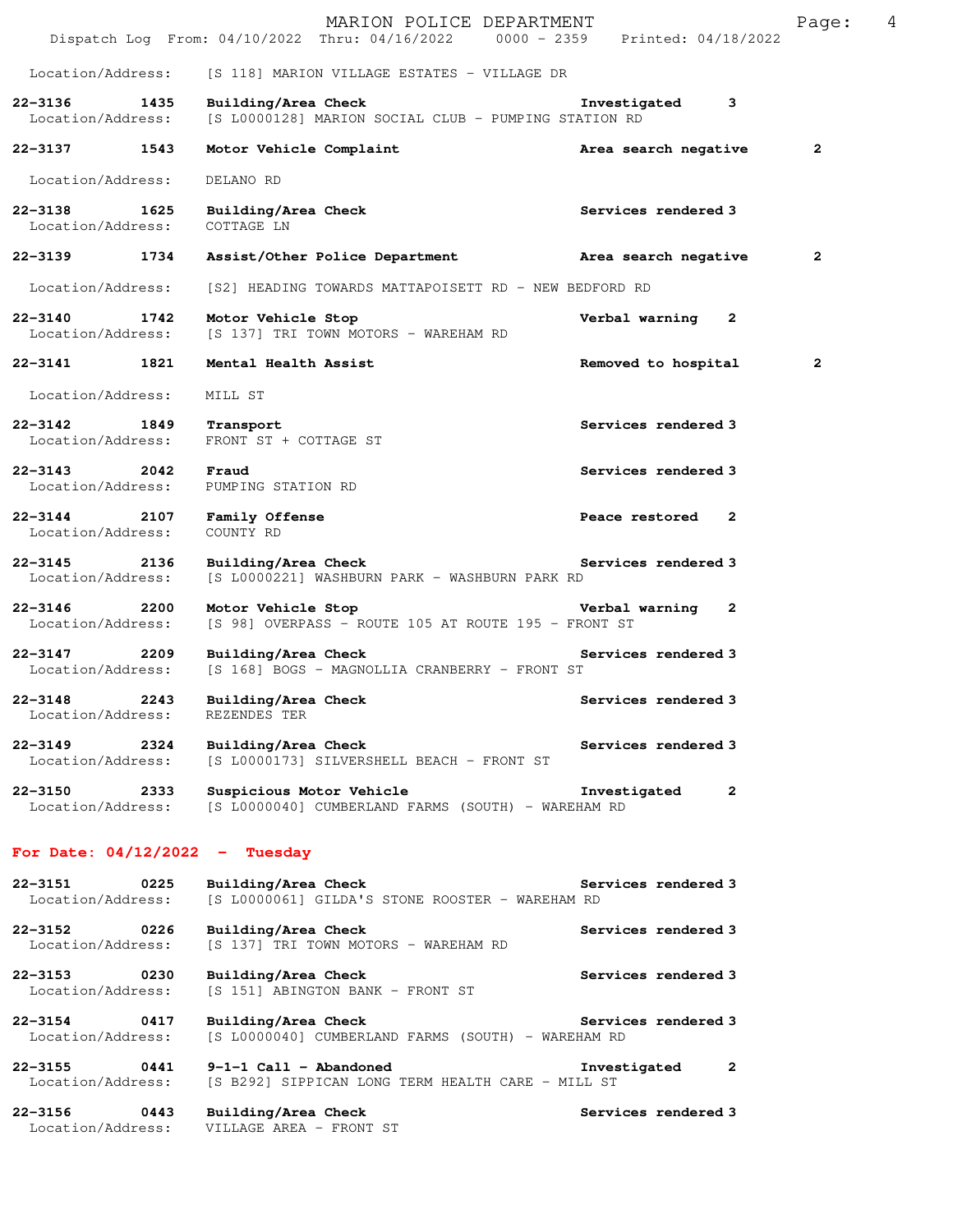|                                   |      | Dispatch Log From: 04/10/2022 Thru: 04/16/2022 0000 - 2359                           |                     | Printed: 04/18/2022  |              |
|-----------------------------------|------|--------------------------------------------------------------------------------------|---------------------|----------------------|--------------|
| 22–3157 0653<br>Location/Address: |      | Building/Area Check<br>MILL ST + PARLOWTOWN RD                                       | Services rendered 3 |                      |              |
| 22-3158 0913<br>Location/Address: |      | Building/Area Check<br>[S L0000173] SILVERSHELL BEACH - FRONT ST                     | Services rendered 3 |                      |              |
| 22-3159 0942<br>Location/Address: |      | Directed Patrol<br>COUNTY RD                                                         | Services rendered 3 |                      |              |
| Location/Address:                 |      | 22-3160 0945 911 Call - Accidental<br>POINT RD                                       | Investigated        |                      | 2            |
| 22-3161 1009<br>Location/Address: |      | Building/Area Check<br>[S L0000066] STONE ESTATE - GREAT HILL DAIRY OFFICE - FARM RD | Services rendered 3 |                      |              |
| 22-3162 1049<br>Location/Address: |      | Order Of Protection<br>[S B271] TOWN OF MARION POLICE DEPARTMENT - MILL ST           | Services rendered 3 |                      |              |
| 22-3163 1058<br>Location/Address: |      | 911 Call - Accidental<br>DEXTER RD                                                   | Investigated        |                      | 2            |
| 22-3164 1206<br>Location/Address: |      | ACO - Animal Complaint<br>POINT RD                                                   | Services rendered 3 |                      |              |
| 22–3165 1229<br>Location/Address: |      | <b>Health/Welfare</b><br>[S B512] LITTLE NECK VILLAGE - WAREHAM RD                   | Investigated        |                      | 3            |
| 22-3166 1247<br>Location/Address: |      | Building/Area Check<br>GREEN ST                                                      | Services rendered 3 |                      |              |
| 22-3167 1250<br>Location/Address: |      | Building/Area Check<br>[S 36] EAST OVER RESERVATION - COUNTY RD                      | Investigated        |                      | 3            |
| $22 - 3168$<br>Location/Address:  | 1255 | Building/Area Check<br>[S B392] SIPPICAN SCHOOL - SPRING ST                          |                     | Services rendered 3  |              |
| 22-3169 1319<br>Location/Address: |      | Directed Patrol<br>CONVERSE RD                                                       | Investigated        |                      | 3            |
| $22 - 3170$<br>Location/Address:  |      | 1332 Officer Wanted<br>DELANO RD                                                     | Investigated        |                      | $\mathbf{2}$ |
| 22-3171<br>Location/Address:      | 1346 | Building/Area Check<br>[S 118] MARION VILLAGE ESTATES - VILLAGE DR                   | Investigated        |                      | з            |
| $22 - 3172$<br>Location/Address:  | 1410 | 911 Call - Accidental<br>FRONT ST                                                    | Investigated        |                      | 2            |
| $22 - 3173$                       | 1622 | Suspicious Activity                                                                  |                     | Advised civil action | 2            |
| Location/Address:                 |      | FIELD STONE LN                                                                       |                     |                      |              |
| 22-3174<br>Location/Address:      | 1641 | Directed Patrol<br>COUNTY RD                                                         |                     | Services rendered 3  |              |
| $22 - 3175$<br>Location/Address:  | 1655 | Directed Patrol<br>FRONT ST                                                          |                     | Services rendered 3  |              |
| 22-3176<br>Location/Address:      | 1751 | Building/Area Check<br><b>WAREHAM RD</b>                                             |                     | Services rendered 3  |              |
| 22-3177                           | 2059 | EMS - Medical                                                                        | Removed to hospital |                      | 1            |
| Location/Address:                 |      | [S B292] SIPPICAN LONG TERM HEALTH CARE - MILL ST                                    |                     |                      |              |
| $22 - 3178$<br>Location/Address:  | 2134 | Building/Area Check<br>[S L0000128] MARION SOCIAL CLUB - PUMPING STATION RD          | Services rendered 3 |                      |              |
| $22 - 3179$                       | 2200 | Directed Patrol                                                                      |                     | Services rendered 3  |              |

MARION POLICE DEPARTMENT FRAGE: 5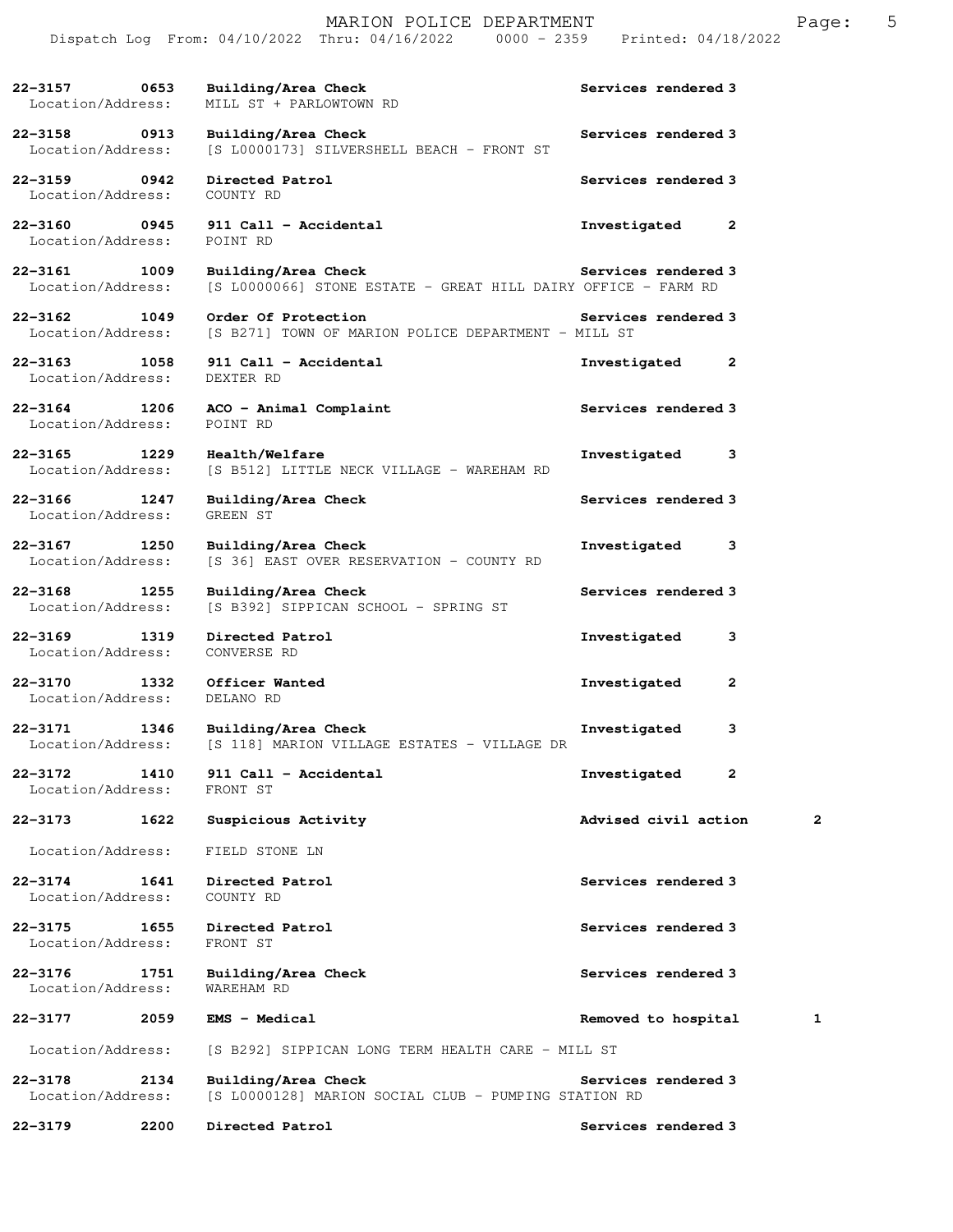|                                                         | MARION POLICE DEPARTMENT<br>Dispatch Log From: 04/10/2022 Thru: 04/16/2022 0000 - 2359 Printed: 04/18/2022 |                                | Page: | 6 |
|---------------------------------------------------------|------------------------------------------------------------------------------------------------------------|--------------------------------|-------|---|
| Location/Address:                                       | [S L0000088] KITTANSETT CLUB - POINT RD                                                                    |                                |       |   |
| 22-3180<br>2203<br>Location/Address:                    | Building/Area Check<br>[S L0000155] PLANTING ISLAND CAUSEWAY - PLANTING ISLAND RD                          | Services rendered 3            |       |   |
| 22-3181 2208<br>Location/Address:                       | Directed Patrol<br>DELANO RD                                                                               | Services rendered 3            |       |   |
| 22-3182<br>2218<br>Location/Address:                    | Building/Area Check<br>[S 125] BLUE HAIR SALON - WAREHAM RD                                                | Services rendered 3            |       |   |
| 22–3183 2243<br>Location/Address:                       | Building/Area Check<br>[S L0000082] ISLAND WHARF MARINE - ISLAND WHARF RD                                  | Services rendered 3            |       |   |
| 22-3184 2251<br>Location/Address:                       | Motor Vehicle Stop<br>VILLAGE DR                                                                           | Verbal warning 2               |       |   |
| $22 - 3185$<br>2308<br>Location/Address:                | Building/Area Check<br>[S L0000151] OLD LANDING WHARF - FRONT ST                                           | Services rendered 3            |       |   |
| For Date: $04/13/2022 -$ Wednesday                      |                                                                                                            |                                |       |   |
| 22-3186<br>0320<br>Location/Address:                    | Building/Area Check<br>VILLAGE DR                                                                          | Services rendered 3            |       |   |
| 22-3187 0338<br>Location/Address:                       | Building/Area Check<br>[S 80] CUMBERLAND FARMS (NORTH) - WAREHAM RD                                        | Investigated<br>3              |       |   |
| 22-3188 0342<br>Location/Address:                       | Building/Area Check<br>[S L0000082] ISLAND WHARF MARINE - ISLAND WHARF RD                                  | Investigated<br>3              |       |   |
| $22 - 3189$<br>$\overline{0}$ 0343<br>Location/Address: | Building/Area Check<br>[S L0000123] TOWN OF MARION HARBORMASTER'S OFFICE - ISLAND WHARF RD                 | Investigated<br>3              |       |   |
| 22-3190<br>Location/Address:                            | Building/Area Check<br>POINT RD + COUNTY RD                                                                | Investigated<br>3              |       |   |
| 22-3191<br>$\sim$ 0443<br>Location/Address:             | Building/Area Check<br>WASHBURN LN                                                                         | 3<br>Investigated              |       |   |
| 0522<br>$22 - 3192$<br>Location/Address:                | Building/Area Check<br>[S 137] TRI TOWN MOTORS - WAREHAM RD                                                | Services rendered 3            |       |   |
| 0759<br>22-3193<br>Location/Address:                    | Motor Vehicle Stop<br>[S 97] BURR BROTHERS SALES - WAREHAM RD                                              | Verbal warning<br>$\mathbf{2}$ |       |   |
| 22-3194 0855<br>Location/Address:                       | ACO - Inspection<br>FRONT ST                                                                               | Services rendered 3            |       |   |
| 22-3195<br>0859<br>Location/Address:                    | Directed Patrol<br>COUNTY RD                                                                               | Investigated<br>3              |       |   |
| $22 - 3196$<br>0914<br>Location/Address:                | General Service<br>[S B271] TOWN OF MARION POLICE DEPARTMENT - MILL ST                                     | Services rendered 3            |       |   |
| 22-3197<br>1009<br>Location/Address:                    | Building/Area Check<br>[S L0000151] OLD LANDING WHARF - FRONT ST                                           | Investigated<br>3              |       |   |
| 22-3198<br>1014<br>Location/Address:                    | Officer Wanted<br>[S KB13] SOUTH ST                                                                        | Services rendered 2            |       |   |
| $22 - 3199$<br>1030<br>Location/Address:                | Building/Area Check<br>[S 118] MARION VILLAGE ESTATES - VILLAGE DR                                         | Services rendered 3            |       |   |
| 22-3200<br>1230<br>Location/Address:                    | Fire - Smoke Investigation<br>DEER RUN                                                                     | Investigated<br>1              |       |   |
| 22-3201<br>1552<br>Location/Address:                    | MVC - Property<br>IN FRONT OF - FRONT ST                                                                   | Services rendered 2            |       |   |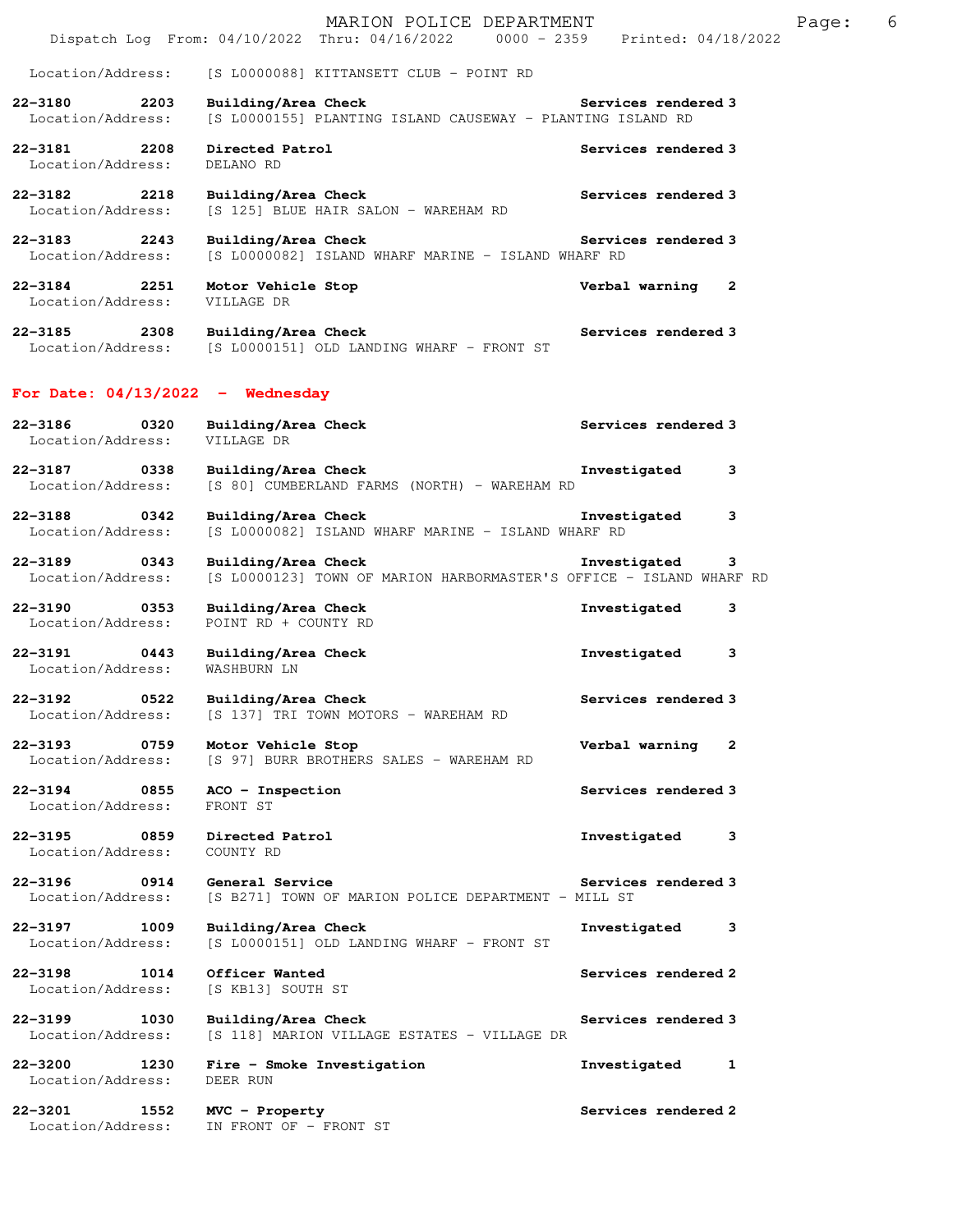|                                   |             | DISPACCH LOG FIOM: 04/10/2022 INIU: 04/10/2022<br>UUUU - 4339                              | PIINLEU; 04/10/2022  |                |
|-----------------------------------|-------------|--------------------------------------------------------------------------------------------|----------------------|----------------|
| 22-3202                           | 1648        | Paper Service                                                                              | No service necessary | 3              |
| Location/Address:                 |             | [S2] NEW BEDFORD RD                                                                        |                      |                |
| 22-3203<br>Location/Address:      | 1654        | Follow Up Investigation<br>MILL ST                                                         | Report assigned<br>3 |                |
| 22-3204 1659<br>Location/Address: |             | Directed Patrol<br>COUNTY RD                                                               | Services rendered 3  |                |
| $22 - 3205$                       | 1801        | <b>EMS - Medical</b>                                                                       | Removed to hospital  | 1              |
| Location/Address:                 |             | [S B293] MARCONI VILLAGE - MILL ST                                                         |                      |                |
| 22-3206<br>Location/Address:      | 2007        | Building/Area Check<br>[S 118] MARION VILLAGE ESTATES - VILLAGE DR                         | Services rendered 3  |                |
| 22-3208                           | 2015        | Assist/Other Police Department                                                             | Removed to hospital  | $\overline{2}$ |
| Location/Address:                 |             | [S3] CRANBERRY HWY                                                                         |                      |                |
| $22 - 3207$<br>Location/Address:  | 2017        | Building/Area Check<br>[S L0000221] WASHBURN PARK - WASHBURN PARK RD                       | Services rendered 3  |                |
| 22-3209                           | 2048        | <b>EMS - Medical</b>                                                                       | Removed to hospital  | 1              |
| Location/Address:                 |             | BROOKHAVEN LN                                                                              |                      |                |
| $22 - 3210$<br>Location/Address:  | 2204        | Building/Area Check<br>[S L0000123] TOWN OF MARION HARBORMASTER'S OFFICE - ISLAND WHARF RD | Services rendered 3  |                |
| 22-3211<br>Location/Address:      | 2206        | Building/Area Check<br>MOORINGS RD                                                         | Services rendered 3  |                |
| $22 - 3212$<br>Location/Address:  | 2219        | Building/Area Check<br>[S L0000151] OLD LANDING WHARF - FRONT ST                           | Services rendered 3  |                |
| $22 - 3213$<br>Location/Address:  | 2219        | Building/Area Check<br>[S L0000173] SILVERSHELL BEACH - FRONT ST                           | Services rendered 3  |                |
| $22 - 3214$<br>Location/Address:  | 2308        | Building/Area Check<br>[S L0000011] THE CAZ - BARROS DR                                    | Services rendered 3  |                |
|                                   |             | For Date: $04/14/2022 - Thursday$                                                          |                      |                |
| $22 - 3215$<br>Location/Address:  | 0139        | Building/Area Check<br>[S 36] EAST OVER RESERVATION - COUNTY RD                            | Services rendered 3  |                |
| $22 - 3216$<br>Location/Address:  | 0156        | Building/Area Check<br>[S L0000173] SILVERSHELL BEACH - FRONT ST                           | Services rendered 3  |                |
| 22-3217<br>Location/Address:      | 0159        | Building/Area Check<br>[S L0000082] ISLAND WHARF MARINE - ISLAND WHARF RD                  | Services rendered 3  |                |
| $22 - 3218$<br>Location/Address:  | 0215        | Directed Patrol<br>DELANO RD                                                               | Services rendered 3  |                |
| $22 - 3219$<br>Location/Address:  | 0224        | Building/Area Check<br>[S L0000155] PLANTING ISLAND CAUSEWAY - PLANTING ISLAND RD          | Services rendered 3  |                |
| 22-3220<br>Location/Address:      | $\sim$ 0229 | Building/Area Check<br>[S L0000088] KITTANSETT CLUB - POINT RD                             | Services rendered 3  |                |
| $22 - 3221$<br>Location/Address:  | 0426        | Building/Area Check<br>[S L0000061] GILDA'S STONE ROOSTER - WAREHAM RD                     | Services rendered 3  |                |
| 22-3222<br>Location/Address:      | 0434        | Building/Area Check<br>[S 151] ABINGTON BANK - FRONT ST                                    | Services rendered 3  |                |

MARION POLICE DEPARTMENT FRAGE: 7 Dispatch Log From: 04/10/2022 Thru: 04/16/2022 0000 - 2359 Printed: 04/18/2022

Location/Address: [S 151] ABINGTON BANK - FRONT ST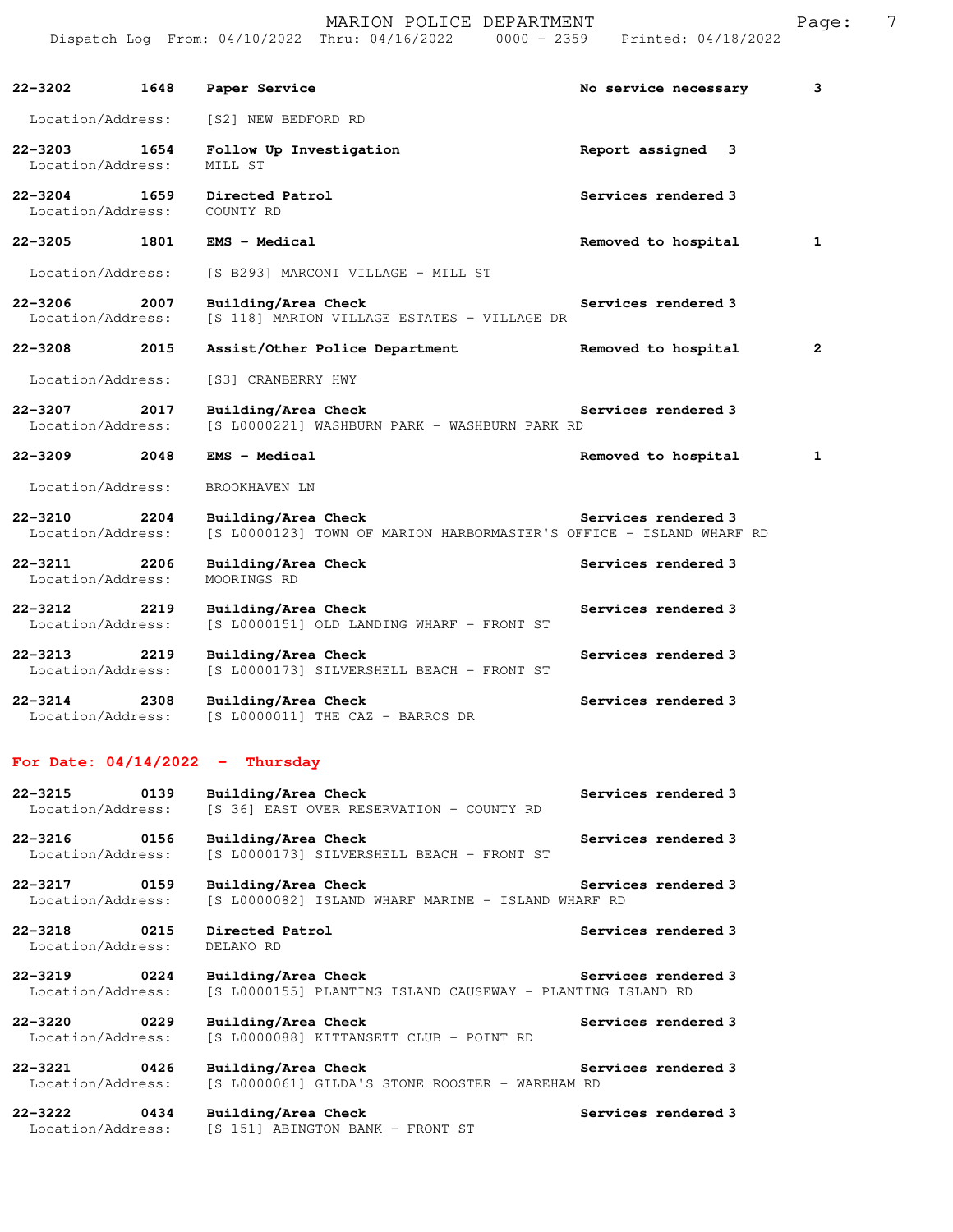|                                      |      | Dispatch Log From: 04/10/2022 Thru: 04/16/2022 0000 - 2359 Printed: 04/18/2022 |                              |              |
|--------------------------------------|------|--------------------------------------------------------------------------------|------------------------------|--------------|
| 22–3223 0435<br>Location/Address:    |      | Building/Area Check<br>[S 57] EASTERN BANK - FRONT ST                          | Services rendered 3          |              |
| 22-3224 1039<br>Location/Address:    |      | General Service<br>[S B271] TOWN OF MARION POLICE DEPARTMENT - MILL ST         | Services rendered 3          |              |
| 22-3225 1216<br>Location/Address:    |      | ACO - Animal Complaint<br>[S A7] MARION GENERAL STORE - FRONT ST               | Investigated<br>3            |              |
| 22-3226 1319<br>Location/Address:    |      | $Fire - Alarm$<br>MAIN ST                                                      | Services rendered 1          |              |
| 22–3227<br>Location/Address:         | 1412 | Directed Patrol<br>MILL ST + INDIAN COVE RD                                    | Services rendered 3          |              |
| $22 - 3228$                          | 1427 | <b>EMS - Medical</b>                                                           | Removed to hospital          | $\mathbf{1}$ |
| Location/Address:                    |      | MAIN ST                                                                        |                              |              |
| 22–3229 1526<br>Location/Address:    |      | Motor Vehicle Complaint<br>[S B392] SIPPICAN SCHOOL - SPRING ST                | $\mathbf{2}$<br>Investigated |              |
| 22-3230<br>Location/Address:         | 1701 | General Service<br>[S L0000221] WASHBURN PARK - WASHBURN PARK RD               | Services rendered 3          |              |
| 22-3231 1749                         |      | $Fire - Alarm$                                                                 | Accidental/defective alarm 1 |              |
| Location/Address:                    |      | [S L0000091] TABOR ACADEMY - KNOWLTON HOUSE - FRONT ST                         |                              |              |
| 22-3232                              | 1753 | Motor Vehicle Complaint                                                        | Referred to other agency 2   |              |
| Location/Address:                    |      | ENTERING WAREHAM - ROUTE 195 EAST                                              |                              |              |
| 22-3233<br>1806<br>Location/Address: |      | General Service<br>[S B271] TOWN OF MARION POLICE DEPARTMENT - MILL ST         | Services rendered 3          |              |
| 22–3234 1826<br>Location/Address:    |      | EMS - Mutual Aid<br>[S3] CRANBERRY HWY                                         | Services rendered 1          |              |
| 22-3235<br>1903                      |      | 911 Call - Accidental                                                          | Accidental/defective alarm 2 |              |
| Location/Address:                    |      | [S B292] SIPPICAN LONG TERM HEALTH CARE - MILL ST                              |                              |              |
| 22-3236<br>Location/Address:         | 1918 | Motor Vehicle Stop<br>[S 159] ADRIFT SALON & SPA - WAREHAM RD                  | Verbal warning<br>2          |              |
| $22 - 3237$                          | 1959 | Motor Vehicle Stop                                                             | Written warning issued       | 2            |
| Location/Address:                    |      | [S 131] FIELDSTONE FARM MARKET - MILL ST                                       |                              |              |
| 22-3238<br>Location/Address:         | 2021 | Transport<br>[S 131] FIELDSTONE FARM MARKET - MILL ST                          | Services rendered 3          |              |
| 22-3239<br>Location/Address:         | 2233 | Building/Area Check<br>[S L0000074] HILLER DODGE - MILL ST                     | Services rendered 3          |              |
| $22 - 3240$<br>Location/Address:     | 2239 | Building/Area Check<br>[S 137] TRI TOWN MOTORS - WAREHAM RD                    | Services rendered 3          |              |
| For Date: $04/15/2022 -$ Friday      |      |                                                                                |                              |              |
| $22 - 3242$<br>Location/Address:     | 0015 | Building/Area Check<br>[S L0000074] HILLER DODGE - MILL ST                     | Services rendered 3          |              |

22-3243 0023 Building/Area Check **Services rendered 3** 

**22-3244 0034 Building/Area Check Services rendered 3** 

Location/Address: [S L0000173] SILVERSHELL BEACH - FRONT ST

MARION POLICE DEPARTMENT Page: 8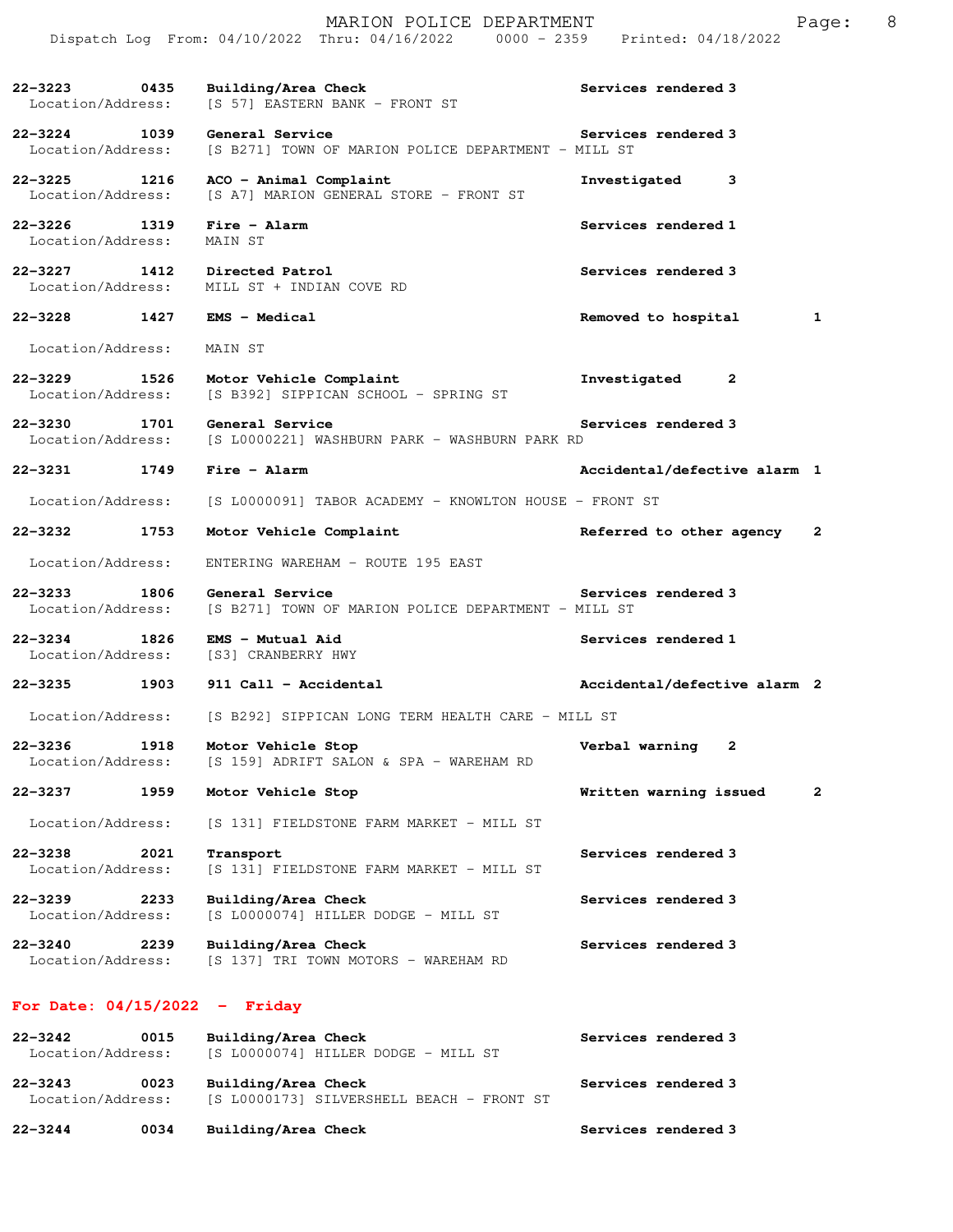|                                                       | MARION POLICE DEPARTMENT<br>Dispatch Log From: 04/10/2022 Thru: 04/16/2022 0000 - 2359 Printed: 04/18/2022 | 9<br>Page:                   |
|-------------------------------------------------------|------------------------------------------------------------------------------------------------------------|------------------------------|
| Location/Address:                                     | MOORINGS RD                                                                                                |                              |
| $22 - 3245$ 0043<br>Location/Address:                 | Building/Area Check<br>[S L0000082] ISLAND WHARF MARINE - ISLAND WHARF RD                                  | Services rendered 3          |
| 22-3246 0048<br>Location/Address:                     | Building/Area Check<br>$[S L0000172] BREW-FISH - SPRING ST$                                                | Services rendered 3          |
| $22 - 3247$<br>0102<br>Location/Address:              | Building/Area Check<br>[S 36] EAST OVER RESERVATION - COUNTY RD                                            | Services rendered 3          |
| 22-3248 0105<br>Location/Address:                     | Building/Area Check<br>[S 125] BLUE HAIR SALON - WAREHAM RD                                                | Services rendered 3          |
| $22 - 3249$<br>$\overline{0244}$<br>Location/Address: | Building/Area Check<br>[S L0000088] KITTANSETT CLUB - POINT RD                                             | Services rendered 3          |
| 22-3250<br>0839                                       | $EMS - Medical$                                                                                            | Removed to hospital<br>1     |
| Location/Address:                                     | [S3] TREAMENT REHAB CENTER - MAIN ST                                                                       |                              |
| 22-3251 0927<br>Location/Address:                     | Vandalism/Past<br>[S L0000123] TOWN OF MARION HARBORMASTER'S OFFICE - ISLAND WHARF RD                      | Report assigned 3            |
| 22-3252 1027<br>Location/Address:                     | General Service<br>[S B271] TOWN OF MARION POLICE DEPARTMENT - MILL ST                                     | Services rendered 3          |
| 22-3253 1045<br>Location/Address:                     | Motor Vehicle Stop<br>[S 137] TRI TOWN MOTORS - WAREHAM RD                                                 | Verbal warning 2             |
| $22 - 3254$<br>1058<br>Location/Address:              | EMS - Mutual Aid<br>[S3] SHAWS - MARION MA                                                                 | Services rendered 1          |
| $22 - 3255$<br>1147<br>Location/Address:              | General Service<br>[S B271] TOWN OF MARION POLICE DEPARTMENT - MILL ST                                     | Services rendered 3          |
| $22 - 3256$<br>1314<br>Location/Address:              | 911 Call - Accidental<br>[S B292] SIPPICAN LONG TERM HEALTH CARE - MILL ST                                 | $\mathbf{2}$<br>Investigated |
| 22-3257 1408<br>Location/Address:                     | Waterways Area Patrol<br>[S L0000173] SILVERSHELL BEACH - FRONT ST                                         | Services rendered 3          |
| $22 - 3258$<br>1423<br>Location/Address:              | Waterways Area Patrol<br>[S L0000151] OLD LANDING WHARF - FRONT ST                                         | Services rendered 3          |
| 22-3259<br>1716                                       | Burglar Alarm                                                                                              | Accidental/defective alarm 2 |
| Location/Address:                                     | [S L0000233] BUZZARDS BAY COALITION - SPRING ST                                                            |                              |
| $22 - 3260$<br>1730                                   | Fire - Alarm                                                                                               | Accidental/defective alarm 1 |
| Location/Address:                                     | [S B422] TABOR ACADEMY - BAXTER DORM - FRONT ST                                                            |                              |
| 22-3261<br>1750<br>Location/Address:                  | Motor Vehicle Stop<br>[S 137] TRI TOWN MOTORS - WAREHAM RD                                                 | Verbal warning<br>2          |
| $22 - 3262$<br>1906<br>Location/Address:              | General Service<br>[S 1] TABOR ACADEMY - SPRING ST                                                         | Report assigned 3            |
| 22-3263<br>1939<br>Location/Address:                  | Building/Area Check<br>[S L0000082] BANDSTAND - ISLAND WHARF RD                                            | Services rendered 3          |
| 22-3264<br>1942<br>Location/Address:                  | Building/Area Check<br>[S L0000123] TOWN OF MARION HARBORMASTER'S OFFICE - ISLAND WHARF RD                 | Services rendered 3          |
| $22 - 3265$<br>1947<br>Location/Address:              | Building/Area Check<br>[S L0000173] SILVERSHELL BEACH - FRONT ST                                           | Secured building 3           |
| $22 - 3266$<br>1951<br>Location/Address:              | Building/Area Check<br>MOORINGS RD                                                                         | Secured building 3           |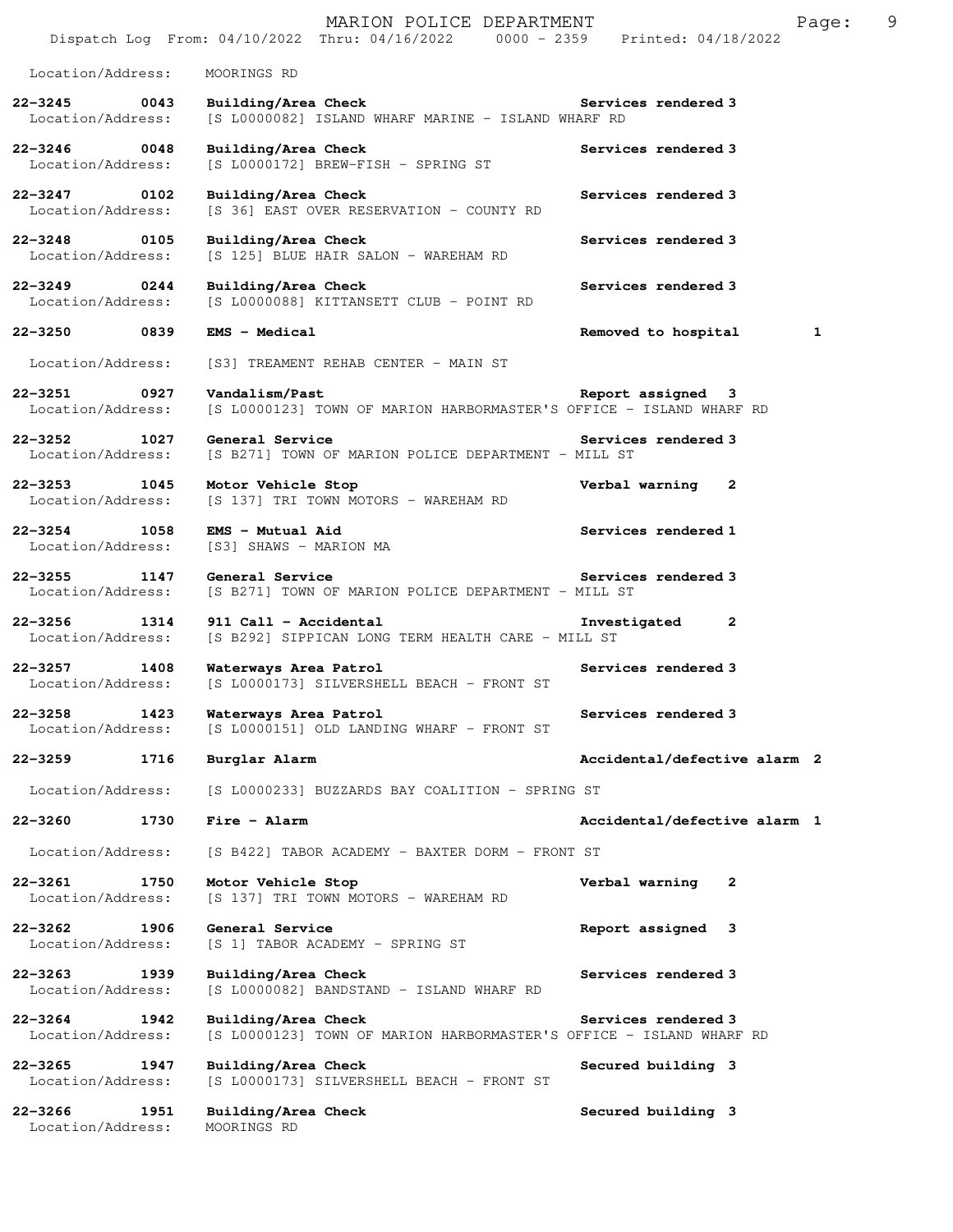|                                          |      | MARION POLICE DEPARTMENT                                                                   |                                | 10<br>Page:  |  |
|------------------------------------------|------|--------------------------------------------------------------------------------------------|--------------------------------|--------------|--|
|                                          |      | Dispatch Log From: 04/10/2022 Thru: 04/16/2022 0000 - 2359 Printed: 04/18/2022             |                                |              |  |
| $22 - 3267$<br>Location/Address:         | 2029 | Building/Area Check<br>[S L0000155] PLANTING ISLAND CAUSEWAY - PLANTING ISLAND RD          | Secured building 3             |              |  |
| 22-3268 2032<br>Location/Address:        |      | Building/Area Check<br>[S L0000123] TOWN OF MARION HARBORMASTER'S OFFICE - ISLAND WHARF RD | Services rendered 3            |              |  |
| $22 - 3269$<br>2045<br>Location/Address: |      | Directed Patrol<br>WINGS COVE - DELANO RD                                                  | Services rendered 3            |              |  |
| 22-3270 2055<br>Location/Address:        |      | Motor Vehicle Stop<br>ALL HANDS DENTISTRY - POINT RD + WAREHAM RD                          | Verbal warning<br>$\mathbf{2}$ |              |  |
| 22-3271 2059<br>Location/Address:        |      | $Fire - Brush/Grass$<br>[S 145] VILLAGE DR                                                 | Verbal warning<br>-1           |              |  |
| 22–3272 2129<br>Location/Address:        |      | Building/Area Check<br>[S L0000061] GILDA'S STONE ROOSTER - WAREHAM RD                     | Services rendered 3            |              |  |
| $22 - 3273$<br>Location/Address:         | 2328 | Suspicious Activity<br>CONVERSE RD                                                         | Unfounded<br>$\mathbf{2}$      |              |  |
| For Date: $04/16/2022 -$ Saturday        |      |                                                                                            |                                |              |  |
| $22 - 3274$<br>Location/Address:         | 0039 | Officer Wanted<br>CONVERSE RD                                                              | Services rendered 2            |              |  |
| 22-3275 0056<br>Location/Address:        |      | Building/Area Check<br>[S L0000074] HILLER DODGE - MILL ST                                 | Services rendered 3            |              |  |
| $22 - 3276$<br>Location/Address:         | 0101 | Building/Area Check<br>[S 137] TRI TOWN MOTORS - WAREHAM RD                                | Services rendered 3            |              |  |
| $22 - 3277$<br>Location/Address:         | 0106 | Building/Area Check<br>[S L0000123] TOWN OF MARION HARBORMASTER'S OFFICE - ISLAND WHARF RD | Services rendered 3            |              |  |
| 0109<br>$22 - 3278$<br>Location/Address: |      | Building/Area Check<br>[S B392] SIPPICAN SCHOOL - SPRING ST                                | Services rendered 3            |              |  |
| $22 - 3279$<br>Location/Address:         | 0120 | Building/Area Check<br>[S 119] SIPPICAN WOODS - FIELD STONE LN                             | Services rendered 3            |              |  |
| $22 - 3280$<br>Location/Address:         | 0121 | Building/Area Check<br>[S 118] MARION VILLAGE ESTATES - VILLAGE DR                         | Services rendered 3            |              |  |
| 22-3281<br>$\mathbf{2}$                  | 0141 | Trespassing                                                                                | Adv. contact police if repeat  |              |  |
| Location/Address:                        |      | WAREHAM RD                                                                                 |                                |              |  |
| $22 - 3282$<br>Vicinity of:              | 0205 | $9-1-1$ Call - Abandoned<br>WAREHAM RD                                                     | Investigated<br>2              |              |  |
| $22 - 3283$                              | 0239 | Suspicious Motor Vehicle                                                                   | Advised civil action           | $\mathbf{2}$ |  |
| Location/Address:                        |      | WAREHAM RD                                                                                 |                                |              |  |
| $22 - 3284$                              | 0403 | Disturbance                                                                                | Referred to other agency       | 1            |  |
| Location/Address:                        |      | [S5] HILLMAN ST                                                                            |                                |              |  |
| $22 - 3285$<br>Location/Address:         | 0805 | General Service<br>ROCKY KNOOK LN                                                          | Services rendered 3            |              |  |
| $22 - 3286$<br>Location/Address:         | 0910 | Motor Vehicle Stop<br>[S L0000061] GILDA'S STONE ROOSTER - WAREHAM RD                      | Verbal warning<br>2            |              |  |
| 22-3287                                  | 1053 | EMS - Medical                                                                              | Removed to hospital            | 1            |  |
| Location/Address:                        |      | [S 171] WAREHAM RD                                                                         |                                |              |  |